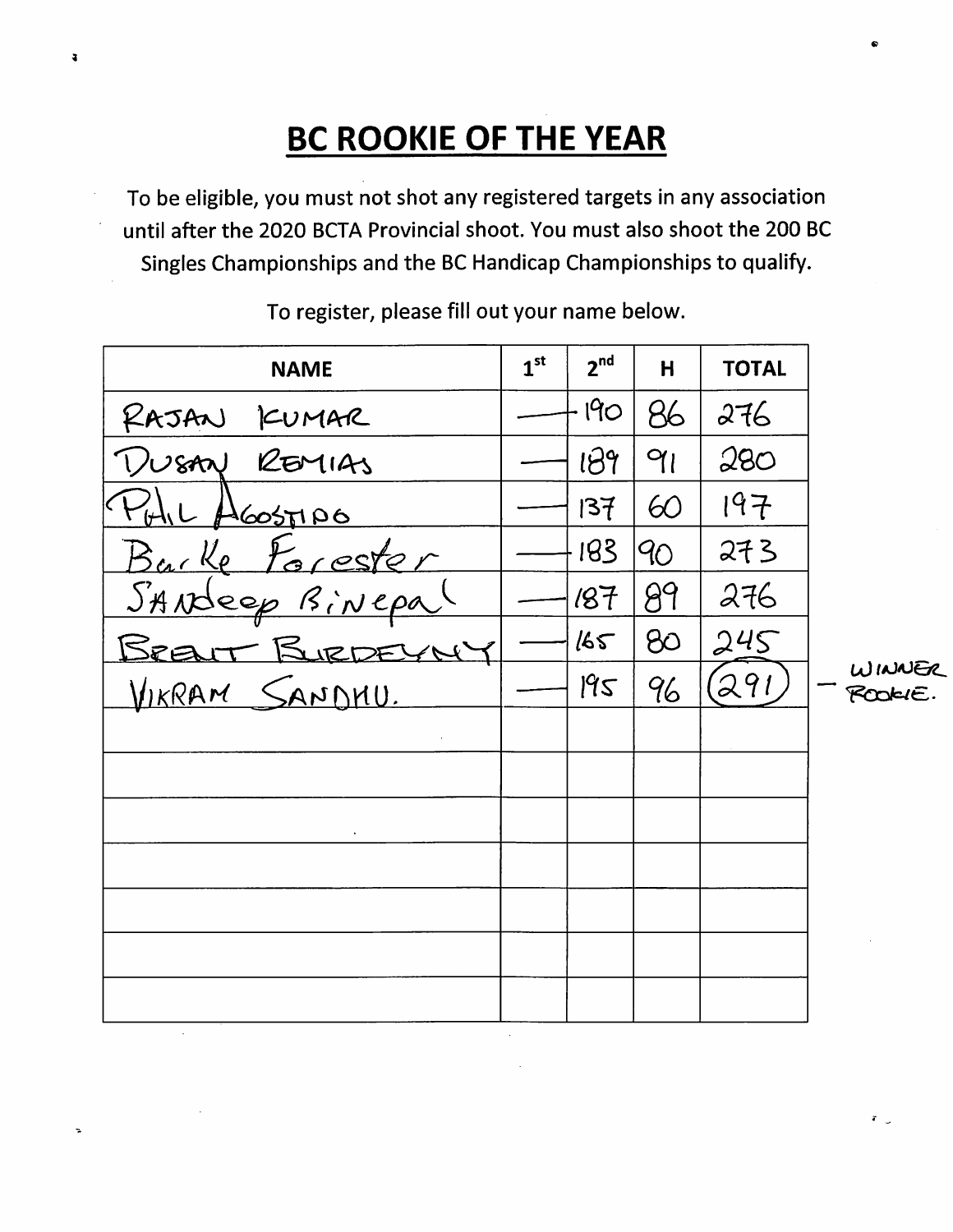## **BCTA HIGH HANDICAP TEAM**

#### Event ##- BC HANDICAP CHAMPIONSHIPS

#### **Open to BC Residents Only**

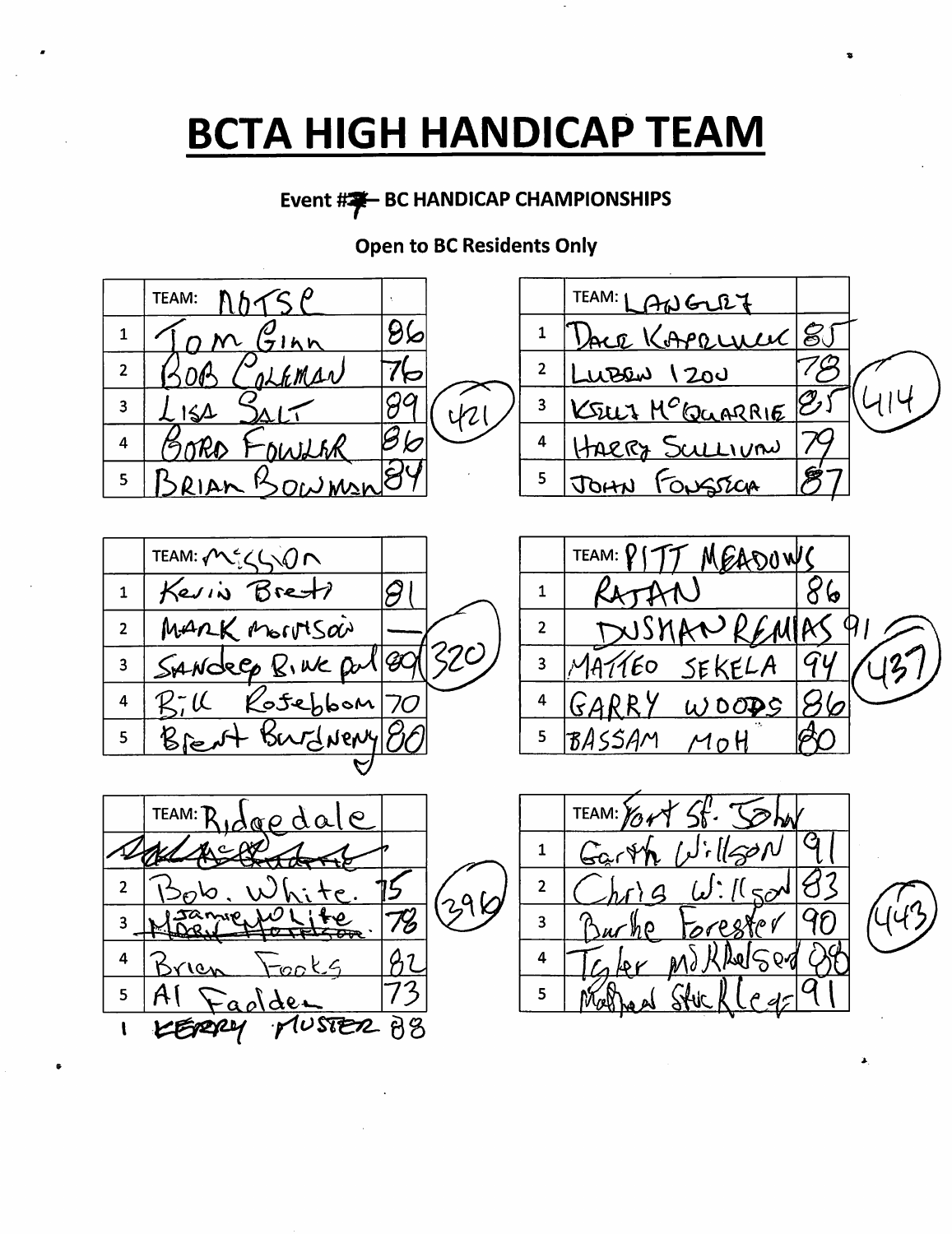

 $\bullet$ 





|                | TEAM: |  |
|----------------|-------|--|
| 1              |       |  |
| $\overline{2}$ |       |  |
| 3              |       |  |
| 4              |       |  |
| 5              |       |  |

|              | TEAM: |  |
|--------------|-------|--|
| 1            |       |  |
| $\mathbf{2}$ |       |  |
| 3            |       |  |
|              |       |  |
| 5            |       |  |

|                | TEAM: |  |
|----------------|-------|--|
| 1              |       |  |
| $\overline{2}$ |       |  |
| 3              |       |  |
| 4              |       |  |
| 5              |       |  |

|                         | TEAM: |  |
|-------------------------|-------|--|
| 1                       |       |  |
| $\overline{\mathbf{2}}$ |       |  |
| ຼາ                      |       |  |
| Δ                       |       |  |
| 5                       |       |  |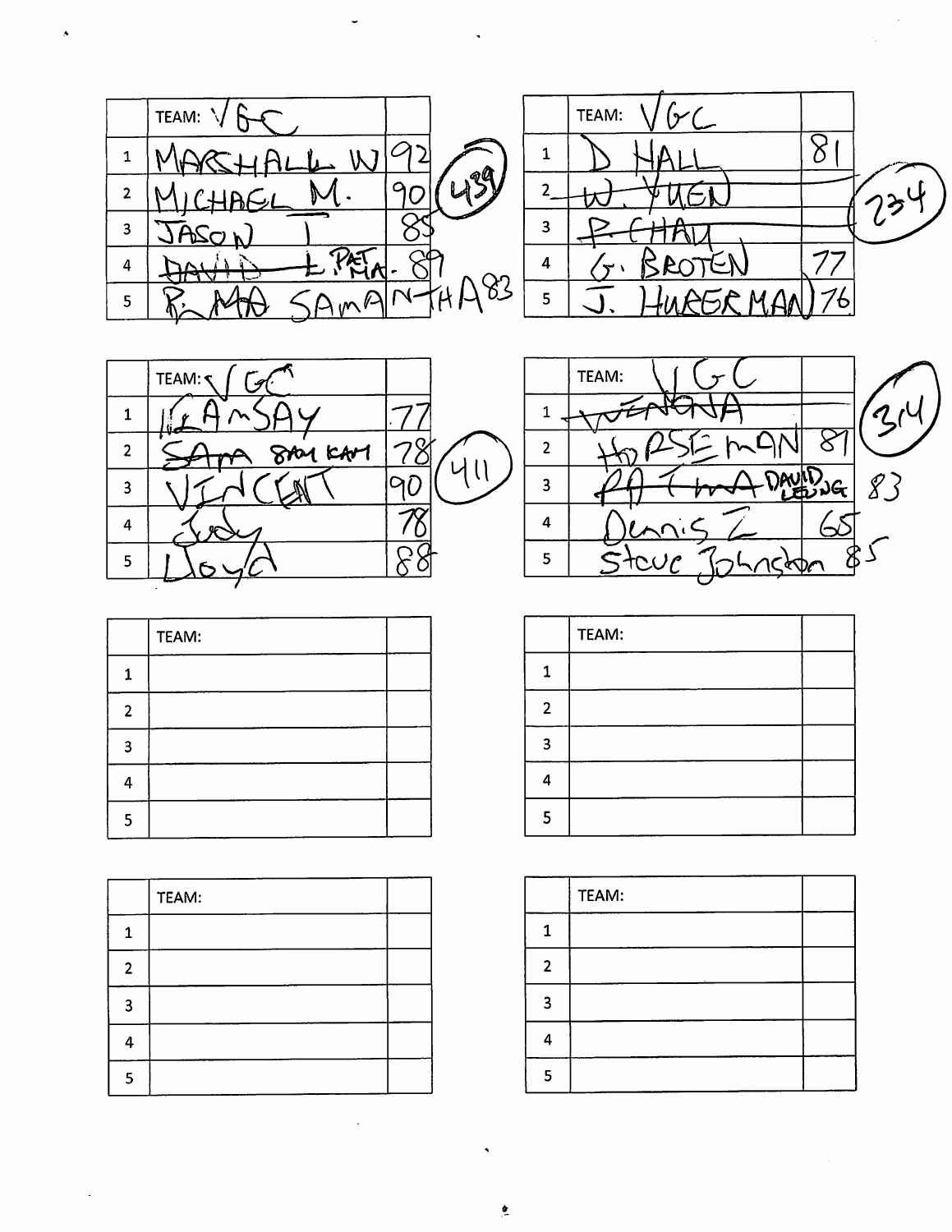# TWO IN A FAMILY (EV # 4 & 5)

1. 2150 ALT 187 875

1. Garth Willson 485 375

1.  $2.$  $1.$  $2.$ 1.  $2.$